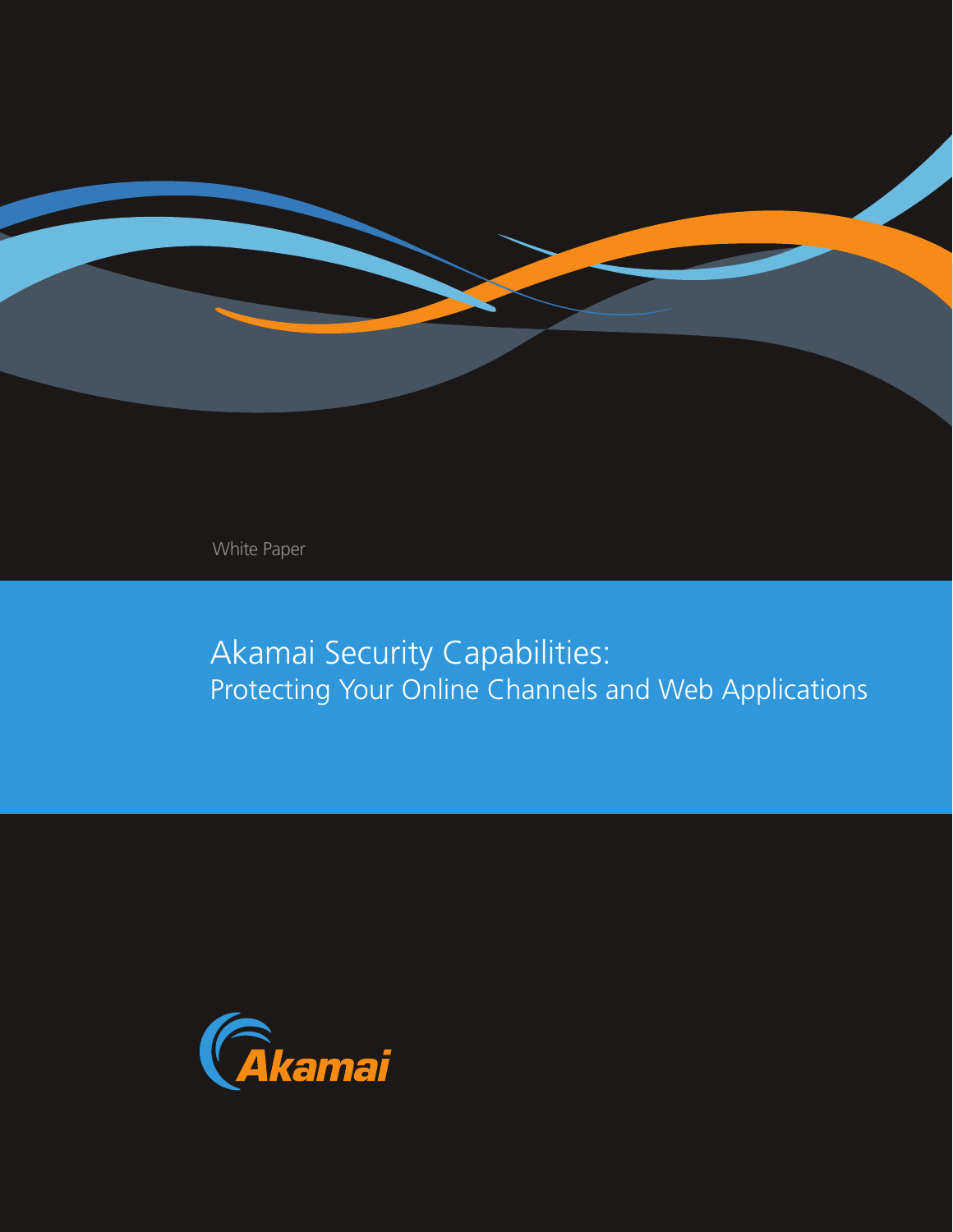# Table of Contents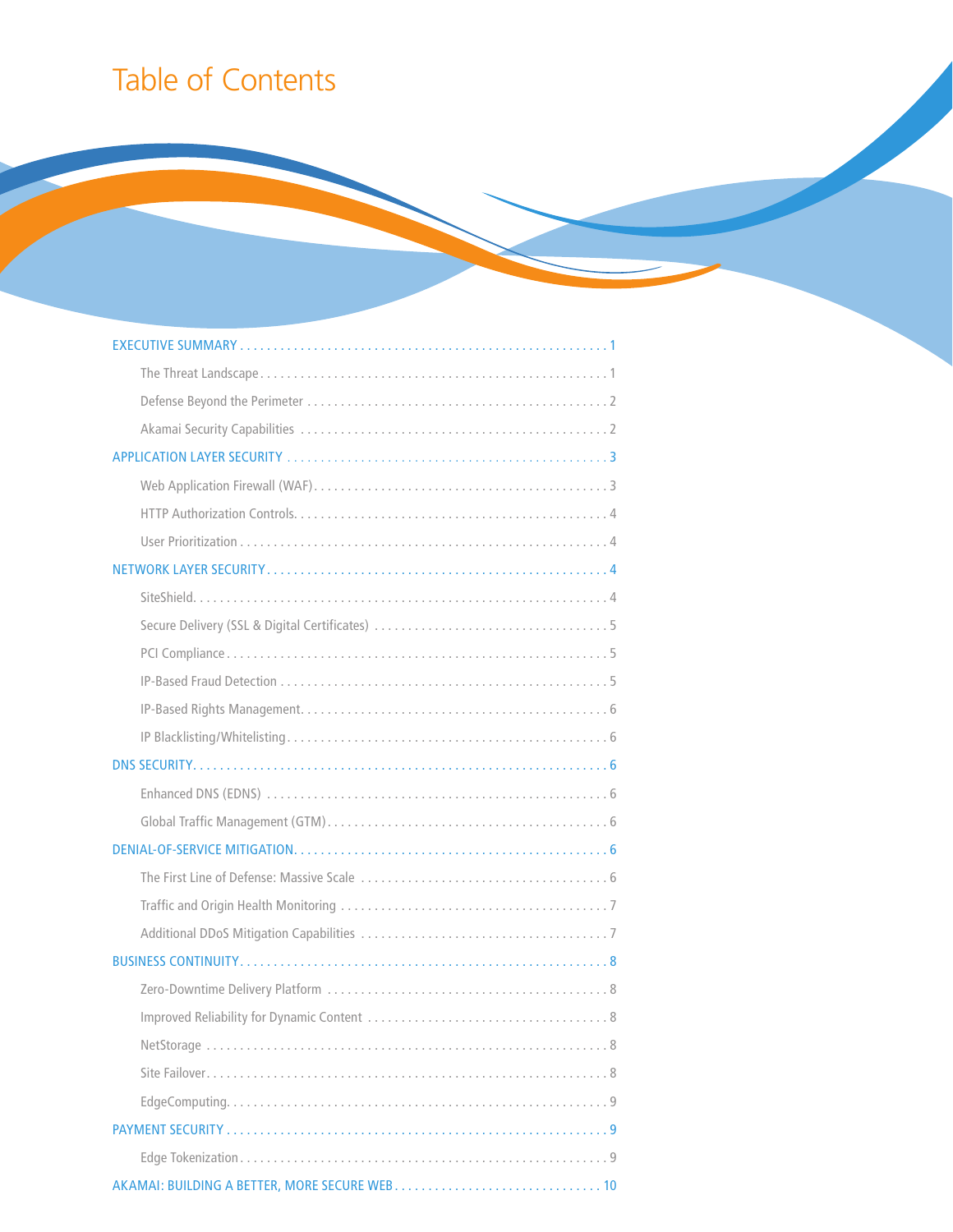## Executive Summary

As companies continue to push their business-critical data and operations to the Internet, they must also take appropriate measures to protect these assets from the growing threats of the online world. From worms and viruses, to phishing and pharming, to botnets and denial-of-service attacks, the Internet's open infrastructure is an easy target for criminals looking to profit by stealing data, compromising systems, or otherwise disrupting the increasing amounts of business transacted online. To combat this proliferation of threats, enterprises need a multi-layered defense architecture that can protect their increasingly porous perimeter against potential attacks that are continually growing in sophistication and magnitude.

Situated at the entry point between end user requests and the enterprise's core infrastructure, the Akamai EdgePlatform can uniquely provide certain critical layers within a robust defense system. Leveraging its vantage point as the world's largest distributed computing platform, the EdgePlatform offers a broad range of flexible and highly scalable security capabilities to help customers extend their defenses out to the edges of the Internet and harden their infrastructure to the massive-scale attacks that are possible today.

This whitepaper gives a broad overview of the ways in which Akamai can help organizations bolster the security of their Web-based assets, with capabilities ranging across the application, network, and DNS layers, as well as solutions focused on Distributed Denial of Service (DDoS) mitigation and business continuity.

## Introduction

### **The Threat Landscape**

In recent years, there has been a dramatic rise in the scale and severity of attacks launched on Web sites and applications. Cyber crime has grown increasingly lucrative as companies migrate from mainframe to desktop to Web, relying more and more on the Internet for mission-critical data and operations. The Internet is now a virtual gold mine of sensitive data and valuable assets — but, unfortunately, its security stature has not yet caught up.

In fact, the opposite is occurring: vulnerabilities have multiplied as the Web becomes an increasingly complex and heterogeneous environment. Security plays second fiddle to the competitive pressures that drive unending cycles of rapid application development — so weaknesses and potential attack points are continually introduced. This means Web sites and applications are more susceptible to threats than ever. In fact, the Web Application Security Consortium recently found that more than 87% of Web applications carry a vulnerability classified as high risk or worse, with about half of the risks detectable through purely automated scanning.<sup>1</sup>

To make matters worse, malware has grown increasingly dangerous, as worms and viruses leverage ever more sophisticated techniques and become more difficult to detect and counteract. With stealthy use of advanced rootkits, social engineering, encryption, polymorphism, and the like, malware is propagating faster than ever across millions of unsuspecting hosts. As a result, botnets — the armies of infected zombie machines that carry out many of today's cybercrimes — have grown exponentially in recent years. Recent estimates state that more than 100 million computers are currently part of botnet.<sup>2</sup> Their numbers pose an enormous threat, because the zombie armies are both cheap and highly effective at executing any number of different cyber crimes, including DDoS attacks, data theft, spamming, phishing, and propagation of spyware and other malware.

No one is safe: recent, well-publicized attacks have crippled all types of establishments, from popular social networking sites to financial firms, from government organizations to the biggest names on the Web. With these attacks proving financially lucrative, a highly sophisticated criminal underground has formed, complete with an active black market for specialized services and clear ties to organized crime. While they deliberately fly under-the-radar, their impact is very real. According to a study conducted by Ponemon Institute, cybercrime costs a business \$3.8 million/year on an average and these costs can range from \$1 million to \$52 million per company.<sup>3</sup>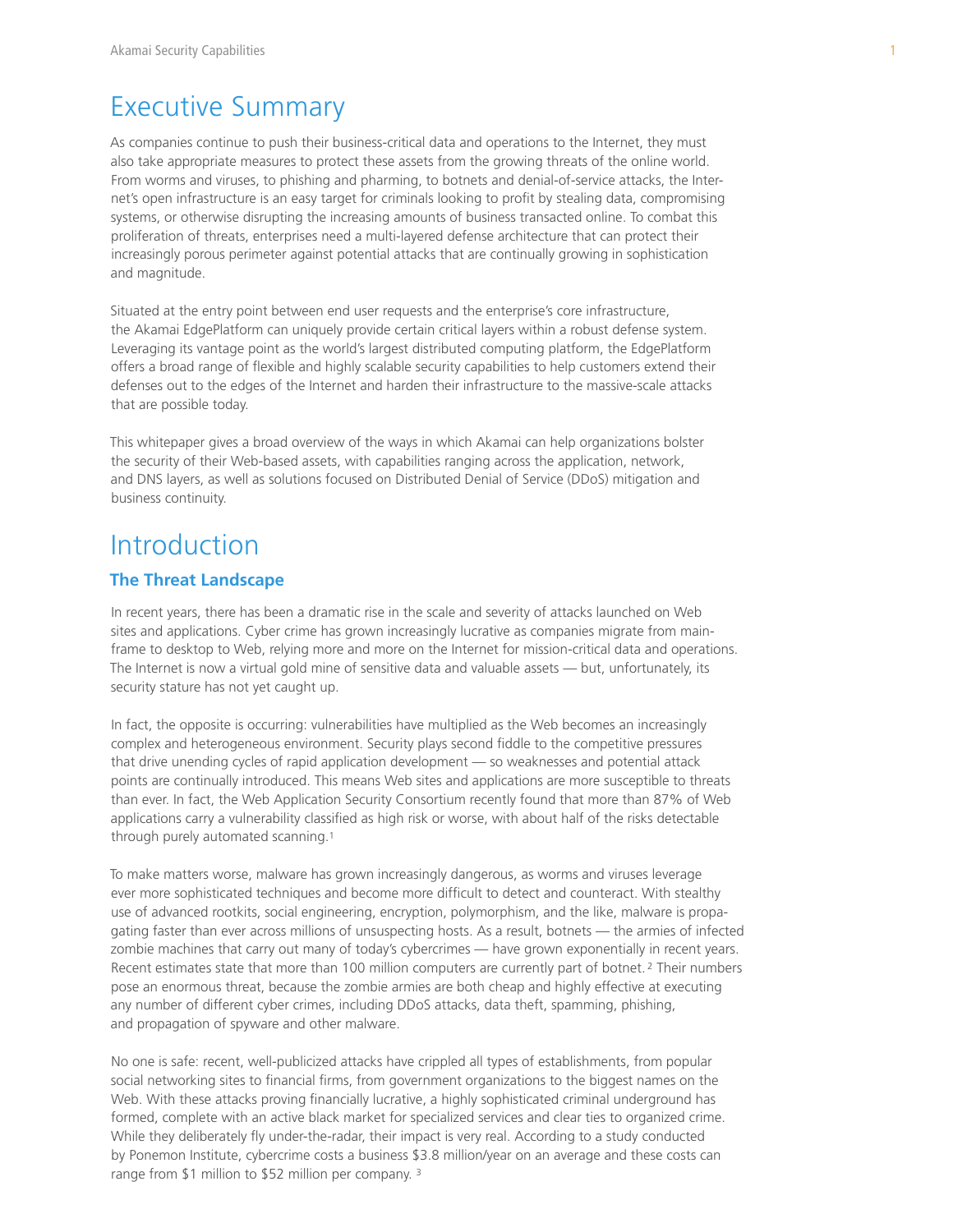### **Defense Beyond the Perimeter**

In order to mitigate operational risks and secure missioncritical infrastructure in such a challenging threat environment, enterprises need to employ a defense-in-depth strategy, using overlapping layers of protection to detect and deflect attacks across all tiers and access points of their infrastructure.

In addition to traditional perimeter-based solutions such as firewalls, intrusion detection systems, hardened routers, and other security appliances, a highly distributed, cloud-based defense system provides a necessary layer within the defensein-depth approach, particularly as enterprise network perimeters become more porous to accommodate a growing variety of mobile devices, access methods, and client platforms.

An edge-based defense offers unique capabilities for combating the pervasive, distributed nature of the Internet's threats. It counteracts attacks at their source, rather than allowing them to reach the centralized perimeter. In addition, an edge architecture is the only one that can scale suffciently to absorb and deflect the massive-scale attacks that today's botnets are capable of — including DDoS onslaughts that can barrage sites with traffic levels hundreds of times higher than usual.

|                | <b>Country/Region</b> | <b>Q4 '10 % Traffic</b> | Q3'10 % |
|----------------|-----------------------|-------------------------|---------|
| $\mathbf{1}$   | <b>Russia</b>         | 10%                     | 8.9%    |
| $\overline{2}$ | Taiwan                | 7.6%                    | 7.1%    |
| $\overline{3}$ | <b>Brazil</b>         | 7.5%                    | 7.9%    |
| 4              | China                 | 7.4%                    | 8.2%    |
| 5              | <b>United States</b>  | 7.3%                    | 12%     |
| 6              | Eqypt                 | 3.6%                    | 3.3%    |
| $\overline{7}$ | Italy                 | 3.6%                    | 3.0%    |
| 8              | Turkey                | 2.8%                    | 3.0%    |
| 9              | Germany               | 2.7%                    | 2.6%    |
| 10             | Romania               | 2.6%                    | 2.0%    |
|                | Other                 | 45%                     | 42%     |
|                |                       |                         |         |



#### *Figure 1: Attack Traffic, Top Originating Countries*

*Data from Akamai's network shows that attack traffic sources continue to fluctuate, as the Internet's global, interconnected nature makes cybercrime an equal-opportunity employer. These and other Internet statistics are published quarterly in Akamai's State of the Internet reports.*

### **Akamai Security Capabilities**

Akamai secures, monitors, and operates the Akamai EdgePlatform, the world's largest, on-demand distributed computing network, with more than 90,000 servers across more than 1,000 networks, located in 71 countries around the world. With a proven track record over a decade long, Akamai now delivers approximately one-fifth of all Web traffic and counts many of the world's leading enterprises as its customers, including:

- 8 of the top 10 U.S. online brokers
- 5 of the top 6 online music sites, 29 of the top 30 media/entertainment companies
- 10 of the world's governments and all the branches of the U.S. military
- All of the top 5 anti-virus companies
- Six of the top ten US insurance companies
- Over 90% of top online retailers, delivering over \$200 billion in annual e-commerce revenue

Designed with security, resilience, and fault-tolerance at the forefront, Akamai's Edge-Platform is a proven platform for providing flexible and intelligent edge-based defense capabilities at all layers of the OSI stack, as shown in Figure 2. These cloud-based capabilities help organizations lock down their security perimeter and bolster their defense-in-depth architecture with the highly flexible and scalable protections needed to combat current day threats. Moreover, Akamai's innovative approach overcomes the traditional tradeoff of sacrificing performance and availability for increased security.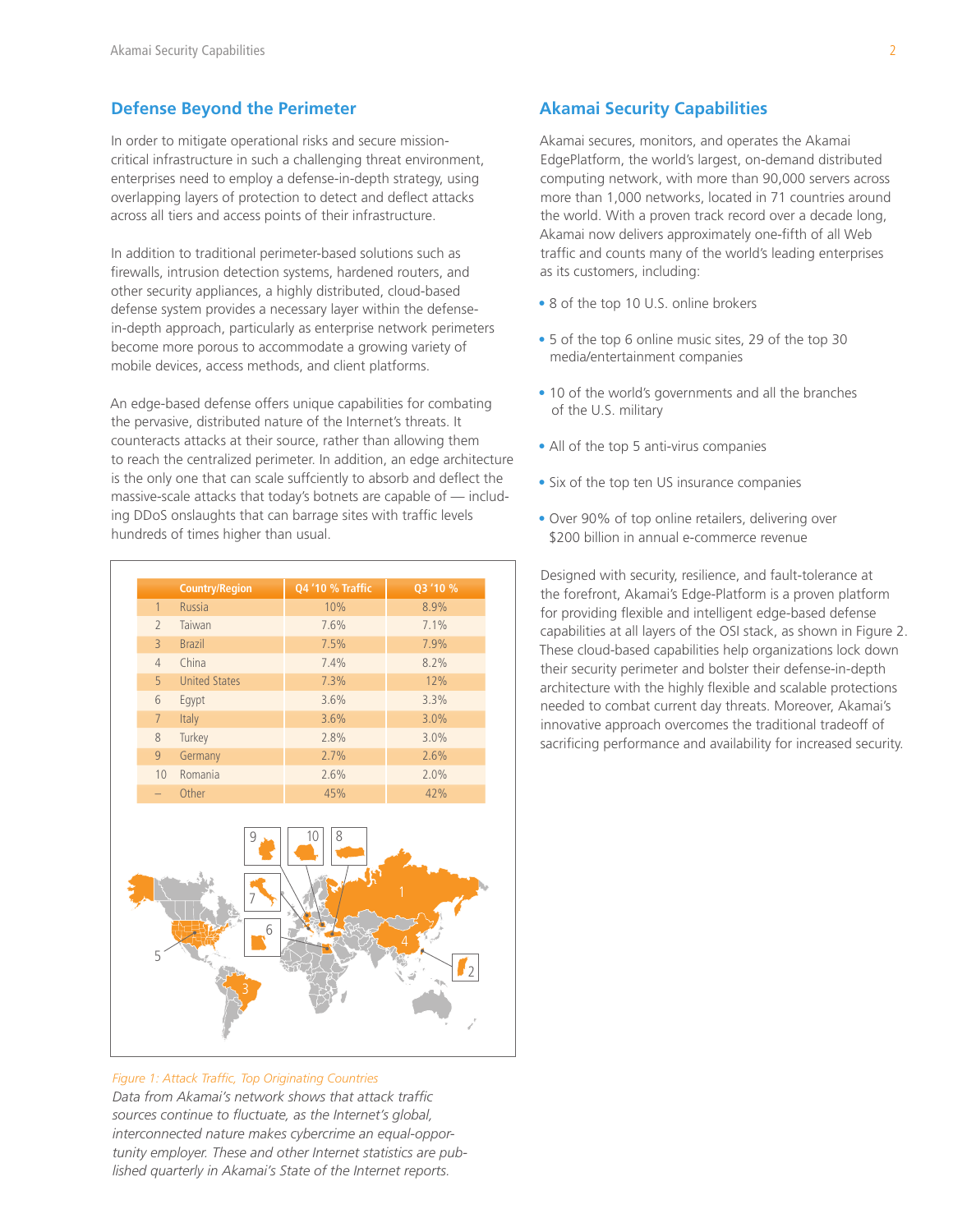### **IP Network Layer**

- 
- PCI Compliance IP-based Fraud Detection
- IP-based Rights Management IP Backlists & Whitelists

### **DNS Layer**

## **DDOS Protection**

- 
- Traffic & Origin Health Monitoring

## **Business Continuity**

- 
- 
- EdgeComputing

## **Payment Security**

• Edge Tokenization

# Application Layer Security

More and more cyber attacks are bypassing traditional firewall and email-specific security controls by using increasingly sophisticated HTTP-layer attacks to target Web sites and applications. Unfortunately, Web applications' heterogeneous nature, combined with continual, rapid development cycles, often leaves many doors open to exploit. In fact, recent estimates state that a new Web page is infected every 0.65 seconds. 4

This trend drives the needs for firewalls and other security defenses that can understand and analyze Web traffic payloads such as HTTP, HTTPS, and XML — and provide protection against treacherous application-layer threats such as cross-site scripting (XSS), buffer overflow exploits, and SQL injection attacks. Akamai delivers this type of protection at the edge of the network, augmenting traditional defense solutions with an unprecedented level of built-in redundancy and scalability.

## **Web Application Firewall (WAF)**

Akamai's Web Application Firewall service is a highly scalable edge defense system with the ability to detect potential attacks in HTTP and SSL traffic as it passes through the EdgePlatform, before reaching the customer's origin data centers. The WAF service gives customers the ability to set up traffic blocks or alerts based on rules that either check for the presence of specific data like cookies, client certificates, and referrer fields, or detect anomalous and potentially malicious patterns in HTTP request headers. Based on a translation of the open source ModSecurity core rule set (CRS), Akamai WAF's protects against the most common and harmful types of attacks, including XSS and SQL injection.

WAF is unique in its highly distributed architecture, which enables both instantaneous scaling of defenses as needed as well as filtering of corrupt traffic as close to the attack source as possible. Moreover, unlike a centralized firewall, WAF does not create any performance chokepoints or single points of failure that often prove to be easy targets for attackers.

- SiteShield Secure Delivery (SSL & Certificate Services)
	-
	-
- Enhanced DNS Global Traffic Management
- Platform Scalability Application, IP, and DNS layer capabilities
	-
- Zero-Downtime Platform SureRoute Technology
- Site Failover NetStorage

#### *Figure 2:*

*Akamai's proven EdgePlatform offers a broad range of highly scalable security capabilities that combat cyber threats at the application layer, IP network layer, and DNS layer, and offer DDoS mitigation and Business Continuity solutions across all tiers of infrastructure.* 

- -
	-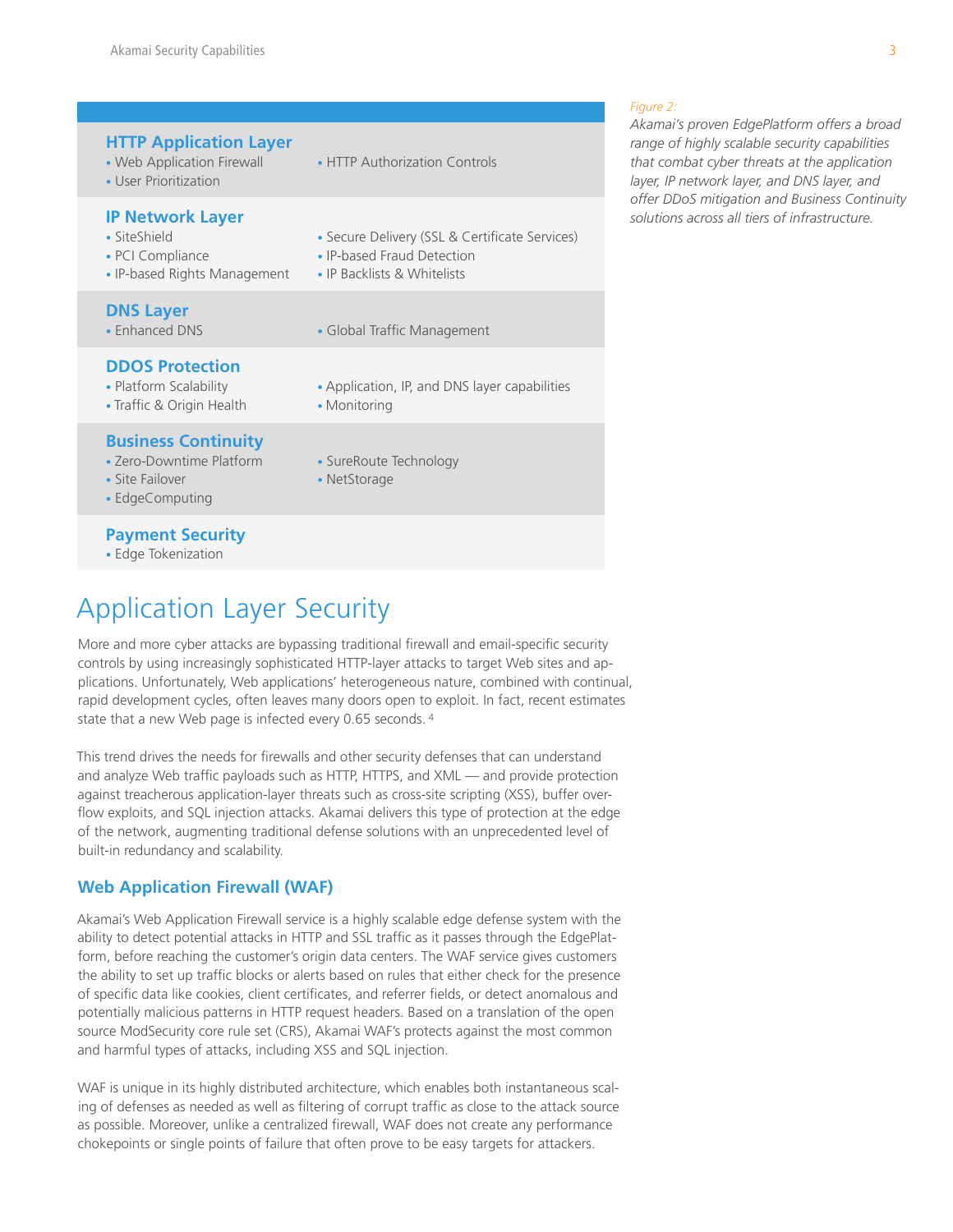Akamai's Web Application Firewall uses configurable, rule-based application layer controls to prevent the following types of attack vectors:

- Protocol Violations
- Request Limit Violations
- HTTP Policy Violations
- Malicious Robots
- Generic and Command Injection Attacks
- Trojans Backdoors
- Outbound Content Leakage (Server Banners)

Not every type of Web application attack is best dealt with as it passes through Akamai's infrastructure. Some classes of attacks may be better addressed using detailed knowledge of the specific applications, databases and network infrastructure in the customer data center. Thus, WAF provides a highly flexible and efficient outer defense layer that works both as a stand-alone service and as a complement to other Web application protection systems — enhancing the robustness and scalability of those systems by migrating some of their functions to the Akamai platform so that centralized defenses can focus on more application-specific protections.

### **HTTP Authorization Controls**

Akamai offers various authorization mechanisms that allow customers to retain full control over proper distribution of their access-controlled content, while still enjoying the enhanced performance and scalability offered by the Akamai network. The customer designates which content requires authentication and what authorization mechanism to use. These mechanisms include:

- **Centralized User Authentication.** The protected content resides on Akamai's edge servers but each end user request is authenticated by the customer origin server before delivery, enabling centralized control while taking advantage of the high performance of offloaded delivery.
- •**Edge User Authentication.** Akamai's edge servers authenticate user requests for content on behalf of the customer origin server. This unique feature works based on a combination of encrypted cookies and special content URLs, dynamically generated by the customer origin server. The customer retains complete flexibility to choose the criteria with which to grant or restrict access, but the authentication and delivery process are completely offloaded to Akamai.
- **Akamai Authentication.** This is a flexible and robust mechanism to authenticate Akamai's edge servers to the customer's origin server using a shared secret key. This means the origin server can securely authenticate requests from any server in the Akamai network without using a preset list of IPs or other more rigid mechanism.

### **User Prioritization**

Akamai offers the capability to manage flash crowd situations where the customer's application server is at risk of failure. By monitoring application server health, Akamai is able to throttle load to the server when necessary, redirecting excess users to alternate, cached content — a virtual waiting room which keeps them engaged on the site and keeps the origin server from becoming overloaded. This offers a double benefit, as case studies show that recovering traffic levels after a site failure (where the site is completely inaccessible) takes much longer than recovering from a site slowdown.

## Network Layer Security

While cyber attacks are growing in sophistication and an increasing number of the most devastating attacks are focused on the application layer, the IP layer still accounts for nearly two-thirds of attacks today. 5 Accordingly, defenses that harden this fundamental layer of Internet communications are essential to the security of any Web infrastructure. Akamai leverages its unique architecture and real-time Internet knowledge base to offer a number of capabilities that help secure the network layer.

### **SiteShield**

Akamai's SiteShield service helps protect the customer origin server by cloaking it from the public Internet — that is, removing it from the Internet-accessible IP address space. This mitigates risks associated with network-layer threats, including lower layer DDoS attacks that direct target the origin server.

SiteShield works by allowing the customer's firewall to restrict incoming connections to Akamai SiteShield servers only, rather than leaving the standard HTTP/S ports 80 and 443 open and vulnerable to all incoming connections. SiteShield servers can be configured to communicate with the origin on non-standard ports as well to provide additional port masking protection. Akamai's EdgePlatform intercepts and fulfills each end user request, on the customer's behalf, communicating securely and "invisibly" with the origin server as necessary to retrieve content that is not in cache.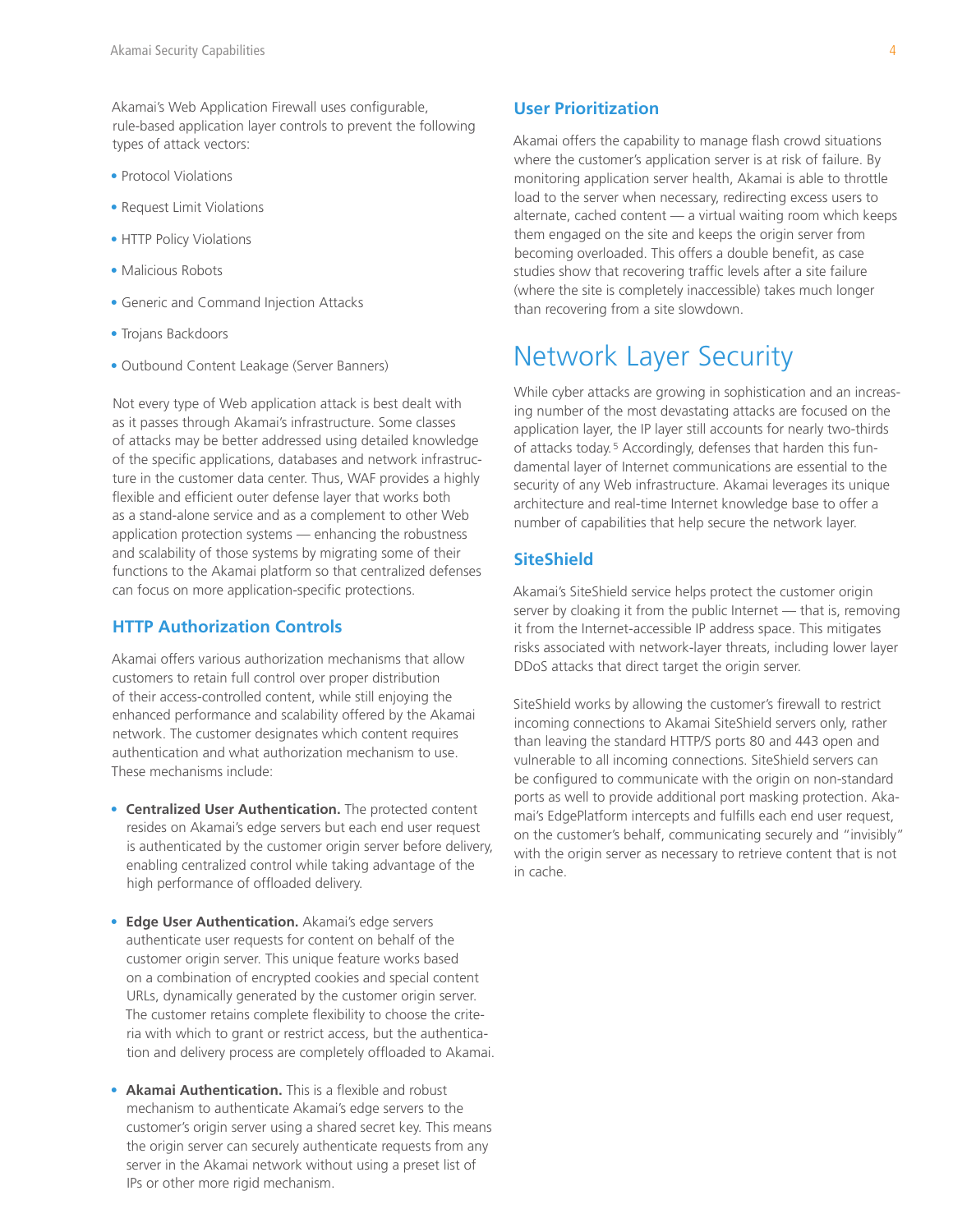### **Customer Case Study: SiteShield**

#### **Akamai SiteShield protects U.S. Citizen and Immigration Services**

When the U.S. Citizen and Immigration Servers (USCIS) wanted to both streamline its infrastructure and provide cost-effective protection against denial-of-service attacks, it choose Akamai, leveraging both the Dynamic Site Accelerator and SiteShield solutions. According to Stephen Schillinger, Chief of Web Services Branch, USCIS, "SiteShield provides us with peace of mind. With it, we know our Web infrastructure will be safe from attack, and will remain available despite any issues that may happen within the USCIS environment."

- "Akamai guarantees that our site is always available and that our users will have as good an experience as possible."
- Stephen Schillinger, Chief of Web Services Branch, USCIS

### **Secure Delivery (SSL & Digital Certificates)**

Akamai delivers SSL-secured content over a network that is engineered to meet stringent financial services industry standards. The Secure Delivery service enables customers to enjoy Akamai's performance, reliability, and offload benefits while delivering content protected by SSL encryption and authentication.

**Digital Certificates.** In order to facilitate secure and trusted transactions, Akamai provides a number of SSL certificate options to meet different customer business requirements. These include single hostname, wildcard, and Extended Validation certificates, as well as a seal option that displays a trust logo on the secure Web site or application.

**Cipher Strength.** Akamai edge servers can be configured to require a minimum cipher strength in any SSL connection request. Requests that do not meet the minimum can be denied or sent to an alternate page with upgrade requirements.

## **PCI Compliance**

The Akamai SSL network is certified to the Payment Card Industry Data Security Standard (PCI DSS) Level 1 Service Provider guidelines. The Akamai SSL network is scanned quarterly by an Approved Scanning Vendor (ASV), plus assessed and audited annually by an independent Qualified Security Assessor (QSA). PCI compliance is required of all systems worldwide that process, store, or transmit credit card data. Akamai's PCI certification allows customer organizations to streamline their own certification process and ensure protection of their sensitive user transaction data.

## **IP-Based Fraud Detection**

Akamai offers fraud detection capabilities based on its ability to provide real-time geographic data (such as country, state/region, city, latitude and longitude, or zip code) for each end user request, based on IP information. This data is made available via a simple API that can be integrated into the content provider's Web application server. The data can be used, for example, to verify address information entered by the end user; mismatched locations may signal the need for a second level of verification. IP-based fraud detection also enables blocking of requests from open or anonymous proxies that are a high security risk.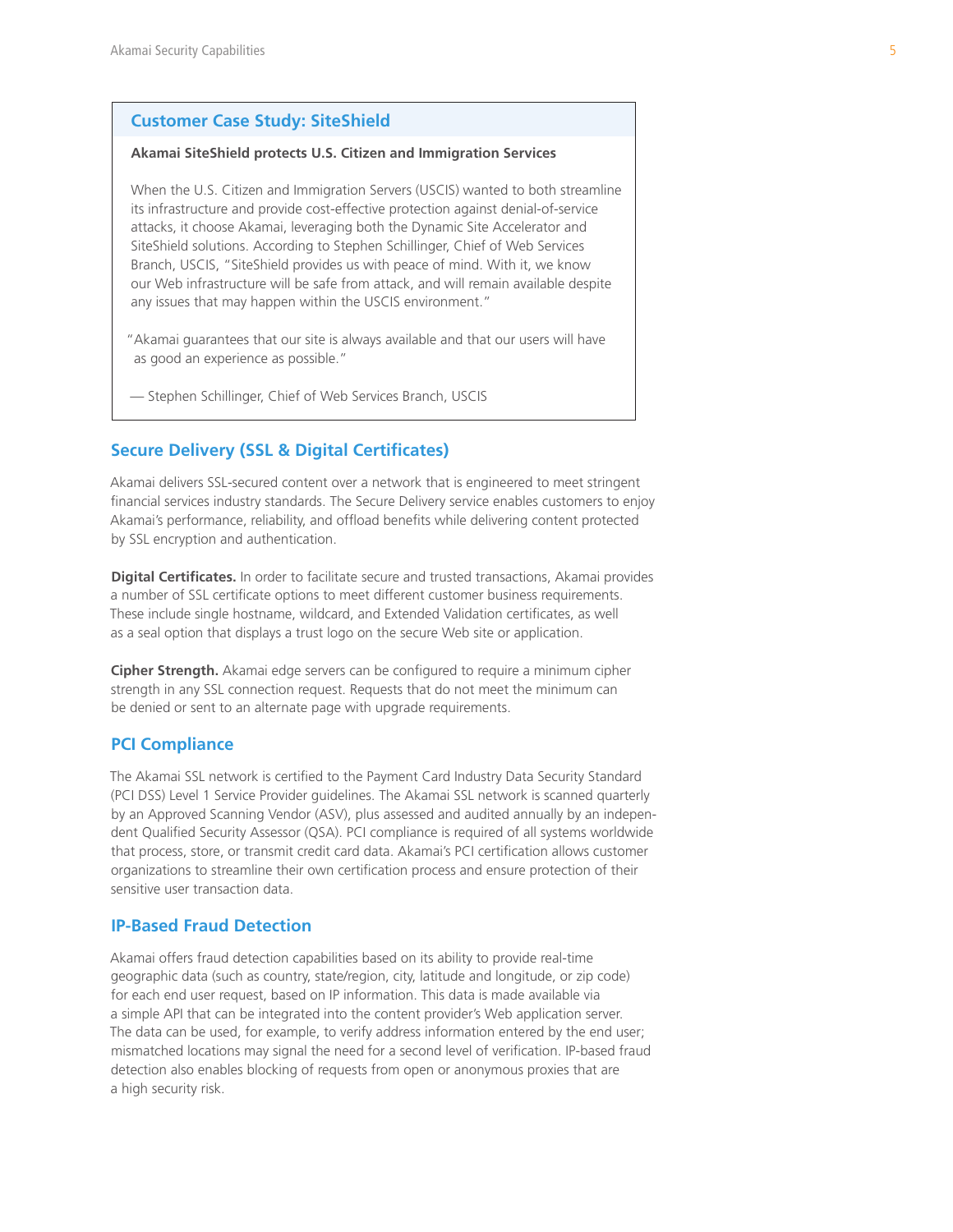### **IP-Based Rights Management**

Similar to its IP-based fraud detection capabilities, Akamai's ability to validate end user geography in real time helps content providers ensure that digital goods and information are delivered only to users in authorized geographies. With this capability, customers are able to enforce contractual or legal obligations, protecting their assets while reducing the occurrence and expense of distributing products to unauthorized locations and users.

### **IP Blacklisting/Whitelisting**

Akamai offers the capability to allow or deny a request based on IP address:

- Blacklist: deny access to a list of specific IPs (and/or CIDR blocks)
- Whitelist: allow access to a list of specific IPs (and/or CIDR blocks) without further inspection
- Strict Whitelist: allow access to a list of specific IPs without further inspection; all other IPs are denied

This capability can be leveraged both for access control as well as mitigation of DOS attacks.

## DNS Security

A Web site or application's DNS (Domain Name System) infrastructure is a critical but often under-deployed part of its overall infrastructure. DNS failure can devastate an organization's Web operations, yet many enterprises rely on just two or three DNS servers, often residing in the same network or even the same data center — making them vulnerable to server failures, power losses, or network outages, as well as DNS-based attacks. Akamai offers a number of options for customers looking to fortify their DNS system against such vulnerabilities.

### **Enhanced DNS (EDNS)**

Akamai's Enhanced DNS service provides a secure, robust and scalable outsourced DNS solution to reliably direct end users to an organization's Web sites and applications. Configured as an authoritative Secondary DNS service, EDNS enables the customer to leverage the unparalleled performance, scalability, and reliability of Akamai's distributed global nameserver platform without changing their existing DNS administration processes.

Using EDNS, the customer's primary DNS servers are not directly exposed to end users, therefore mitigating the risk of cache poisoning and denial-of-service attacks. Moreover, EDNS leverages a number of technologies, including IP Anycast, secured zone transfers, router-protected name servers, and non-BIND-based DNS to provide customers with a highly secure and fault-tolerant solution.

### **Global Traffic Management (GTM)**

Akamai's Global Traffic Management is a highly scalable, cloud-based offering that enables companies with origin servers in multiple geographies to optimize the availability and performance of their Web applications. GTM leverages Akamai's globally distributed dynamic DNS system to direct user requests to the best origin location based on customerconfigured rules that encompass business policy and realtime Internet and origin server performance conditions that are continually monitored by Akamai's EdgePlatform. Dynamically configurable business policies include automatic failover, weighted load balancing, or IP-based routing.

GTM can also be employed to help mitigate DDoS attacks that are emanating from localized regions. By leveraging real-time geographic information about each request, GTM can be used to set up a black hole — directing traffic from attack regions to nonexistent or nonresponsive machines — while directing legitimate traffic to the true origin servers.

## Denial-of-Service Mitigation

Distributed Denial of Service (DDoS) attacks have become one of the most visibly disruptive forces in cyberspace. While some DDoS attacks are politically or socially motivated, many are financially driven — either by companies hiring cyber criminals to attack competitor sites, or by the criminals themselves blackmailing companies with the threat (or reality) of severe business disruption.

Unfortunately, with the proliferation of botnets, the size and scale of DDoS attacks has skyrocketed. According to Arbor Networks, the largest reported attack size doubled year-over-year, to more than 100 Gbps in 2010. This is an astonishing 1000% increase in attack size compared to 2005. 6 It is worth noting that Akamai has defended against attacks in excess of 124Gb/s. The July 4th attacks of 2009 were yet another order of magnitude larger, as Akamai Technologies absorbed attack traffic in excess of 200 Gbps on behalf of its under-siege customers.

## **The First Line of Defense: Massive Scale**

Akamai's highly distributed global network of 90,000 securityhardened servers routinely delivers worldwide Web traffic of 4Tbps, on average, which has peaked as high as 6 Tbps. With its massive scale and real-time dynamic resource allocation capabilities, Akamai's EdgePlatform is uniquely able to help its customers successfully withstand DDoS storms that can drive traffic levels to hundreds of times higher than normal. Moreover, Akamai's intelligent load balancing and routing system ensures that the attack traffic does not degrade performance for legitimate end user requests — for any of Akamai's customers.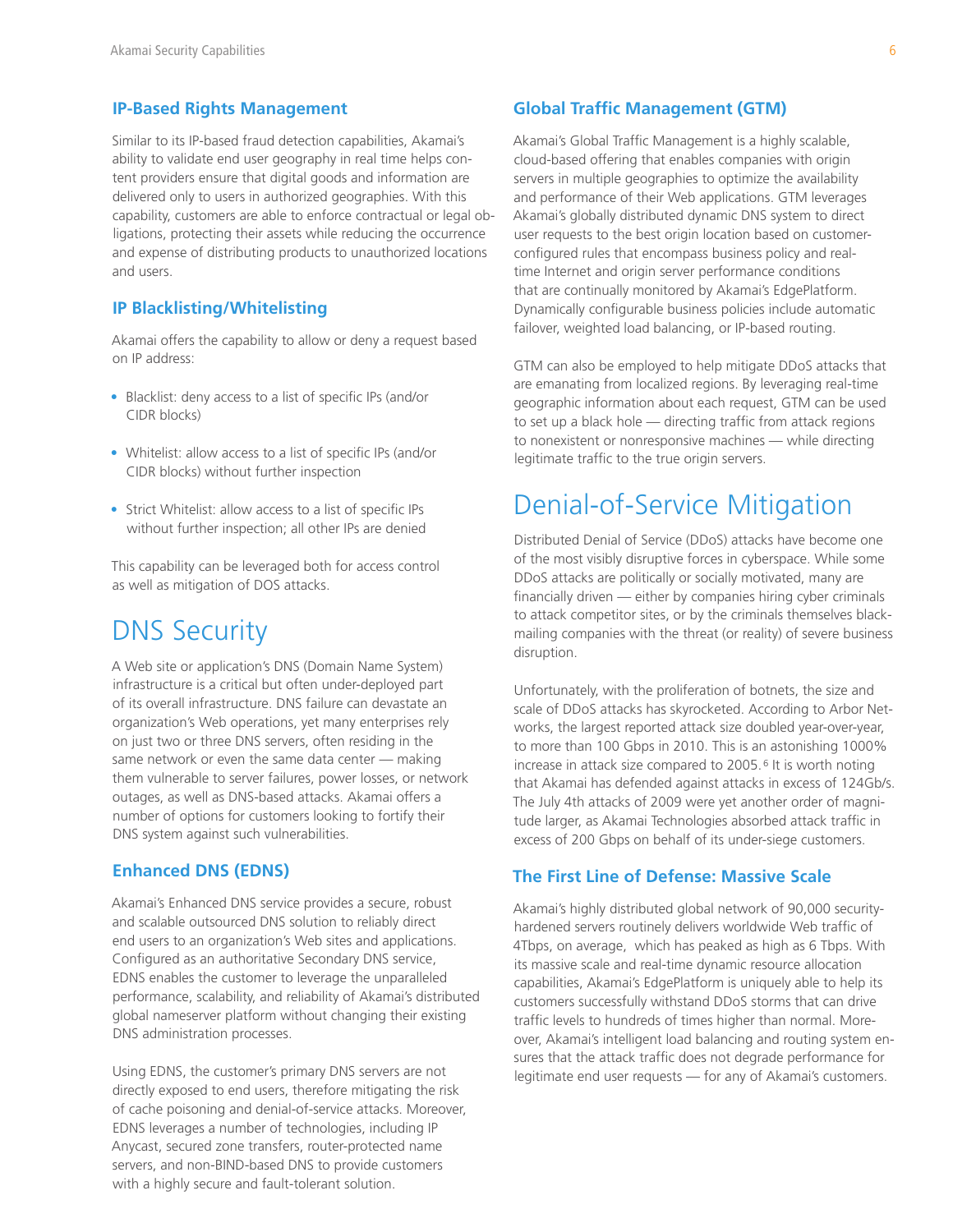### **Traffic and Origin Health Monitoring**

With servers in 3,000 locations across 1,000 networks worldwide, the EdgePlatform continually monitors and analyzes Internet health in real time. This includes data on traffic levels across different geographies, backbone health, DNS server health, and BGP churn. With aggregate and customer-specific alerting mechanisms triggered by unusual traffic patterns, Akamai's unique, up-to-the-minute view of the global Web enables proactive identification of traffic attacks and their sources. Akamai can also provide origin health monitoring for customers, which detects slowdowns in origin response times due to overload.

### **Additional DDoS Mitigation Capabilities**

Because there is no simple, one-size-fits-all solution to combat the many varieties of DDoS attacks, it is critical to have a defense system that can quickly be tailored to the characteristics of each specific attack. Akamai's flexible, metadata-driven EdgePlatform does this, offering a broad suite of potential protective responses and the ability to dynamically employ any number of them in the midst of an attack.

DDoS mitigation spans all the tiers of an application's infrastructure, including the application, network, and DNS layers. Thus, many of the services we have already covered — including Web Application Firewall, SiteShield, Enhanced DNS, and Global Traffic Manager — provide specific DDoS mitigation capabilities as mentioned in their descriptions above. The Edge-Platform's other DDoS capabilities include:

- Blocking or redirecting requests based on characteristics like IP address, originating geographic location, or query string patterns
- Black-holing attack traffic through DNS responses
- Using slow responses (tarpits) to shut down attacking machines while minimizing effects on legitimate users
- Directing traffic away from specific servers or regions under attack
- Limiting the rate at which requests are forwarded to the origin server in order to safeguard its health
- Quarantining suspicious traffic to a small set of servers
- Serving customized error pages during the attack (cached on the Akamai network)
- Cookie-checking to identify abnormally high levels of new users, which may indicate an attack
- Directing illegitimate traffic back to the requesting machine via a DNS response.

### **Customer Case Study: DDoS Mitigation**

### **Akamai protects U.S. government from unprecedented DDoS attacks: Targeted site sees eight years' worth of traffic in a single day**

On July 4th, 2009, the U.S. government faced the largest DDoS attack in its history, with the top-targeted site receiving nearly 8 billion page views in a day, resulting in traffic levels that peaked to nearly 600 times normal. The attack came in several waves and lasted more than a week, with 48 sites targeted in all. Despite the unprecedented scale of the attack, all of the U.S. government sites delivered via Akamai — including sites for the White House and 13 of the 15 Federal Cabinet level agencies — remained online, thwarting the attacker's goals.

 At the peak of the attack, Akamai absorbed more than 200 Gbps of attack traffic targeted at the government sites. At the same time, Akamai continued serving traffic to legitimate users and maintained 100% availability for all of its customers, delivering traffic at over a Terabit per second for the rest of its customer base.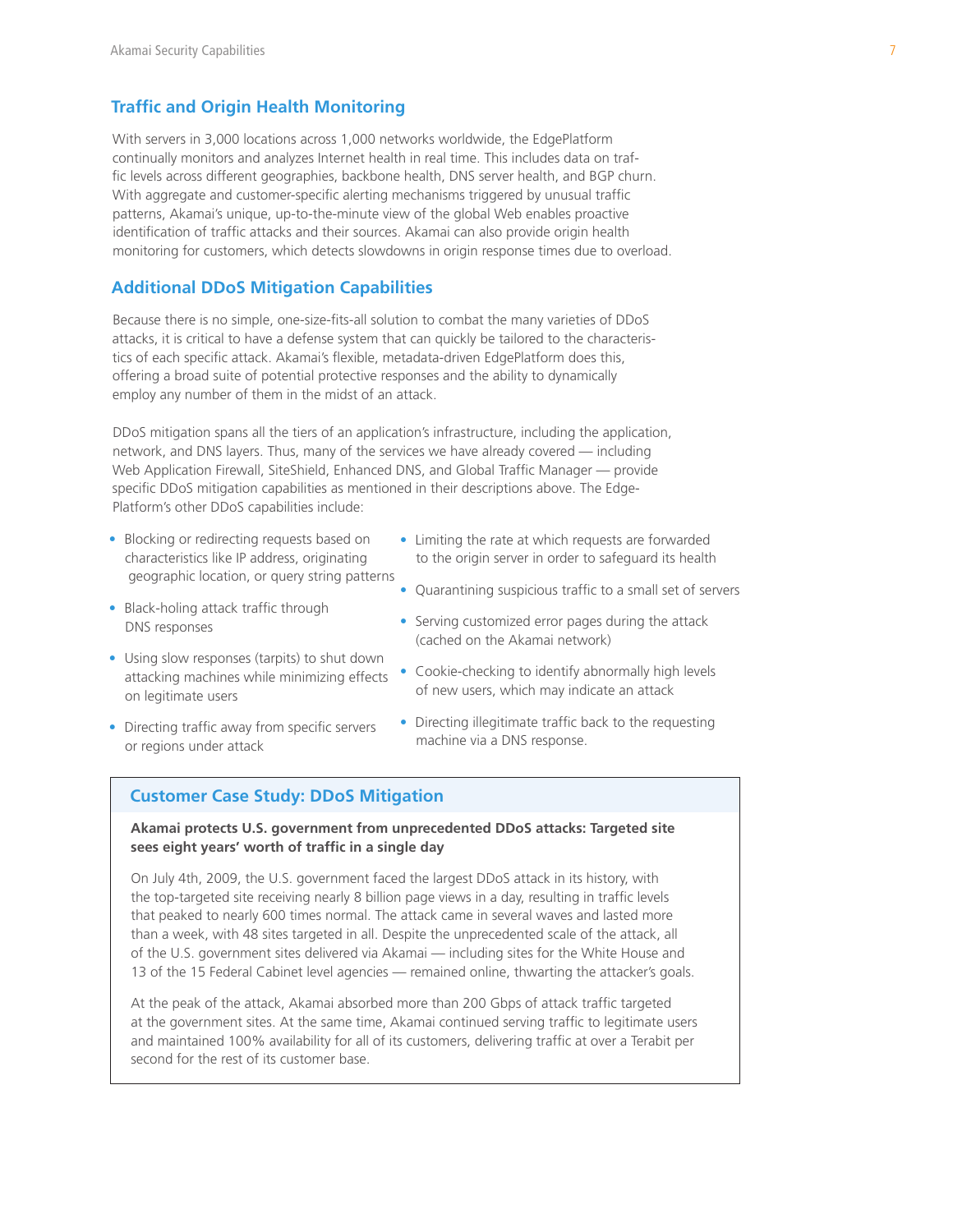## Business Continuity

Web site downtime can cost companies millions of dollars in lost revenue and productivity, making business continuity and disaster recovery planning more important than ever. Enterprises that rely on traditional, centralized Web infrastructure are particularly vulnerable to disasters both natural and man-made — from earthquakes and denial-of-service attacks to cable cuts, power outages, and misconfigured routers. In contrast, Akamai's highly distributed architecture provides multiple layers of protection that help to ensure the uptime of business-critical Web infrastructure.

Like DDoS mitigation, business continuity spans all the different tiers of an application's infrastructure. Previously described services such as **Global Traffic Management** and **User Prioritization** are part of the arsenal of disaster recovery tools offered by Akamai. These capabilities, as well as the following ones, help enable our customers to continue their business operations — delivering site and application functionality — in the face of serious network, routing, or origin server failures.

### **Zero-Downtime Delivery Platform**

Akamai's massively distributed network was built from the ground up with redundancy and fault tolerance at every level. Designed to self-heal from all types of failures — whether at the machine, data center, network, or Internet-wide level — Akamai's network provides a true high-availability platform for Web content and application delivery, reducing the customer's need to maintain their own failover infrastructure. The EdgePlatform dynamically routes around failures and trouble spots to continually deliver content, quickly and reliably, from optimal edge servers near end users.

### **Improved Reliability for Dynamic Content**

With its Dynamic Site Solutions and Application Performance Solutions, Akamai offers the ability to enhance reliability and performance even for dynamic, uncacheable content and applications. Leveraging its SureRoute technology, the Edge-Platform can route dynamic content around major Internet problems that can otherwise cut off connectivity.

During the Taiwan earthquake of 2006, for example, Akamai measured an 8-hour Internet outage as undersea network cables were severed. However, Akamai was able to route around the problem and continue delivering dynamic content without performance degradation, while online business not leveraging Akamai experienced total failures or severe degradation for weeks.

### **NetStorage**

NetStorage is Akamai's secure, distributed, high-availability storage service. Customers can host any type of content, including media libraries, software downloads, or entire Web sites through this scalable, on-demand service. NetStorage will automatically replicate the content to multiple locations. This ensures robust fault tolerance as well as improved performance as content requests are directed to the optimal location. NetStorage is an ideal solution for companies looking to manage the most minimal, streamlined in-house infrastructure possible.

## **Site Failover**

By taking the first hit and absorbing traffic spikes for the origin infrastructure, Akamai provides a strong layer of protection from flash crowds and denial-of-service attacks. However, with its Site Failover solution, Akamai also provides multiple options for Web site continuity in case of origin server failure.



**Web Transaction Times Following the December 26 Earthquake in Taiwan**

*While other Internet transactions across Asia suffered for weeks after an earthquake severed undersea network cables, Akamai continued delivering dynamic content without interruption or performance degradation.*

> *Origin Transaction Performance Akamai Transaction Performance*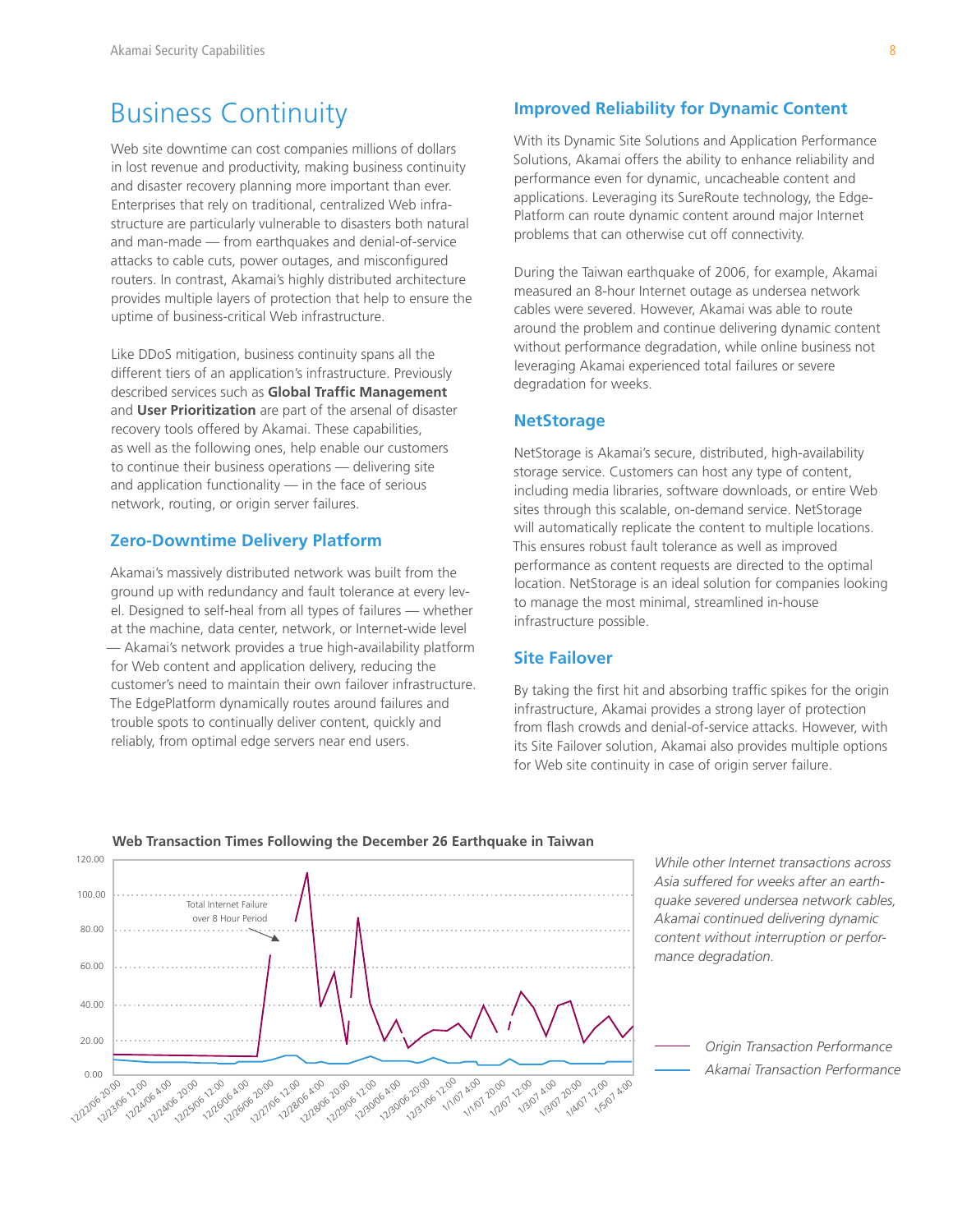Site Failover offers three main options in case of origin failure:

- **Failover to edge servers.** Customers can opt to either have Akamai's edge servers serve a default failover page or serve the most recent (expired) content in cache.
- **Failover to alternate site.** Akamai will direct users to a backup site, which may have reduced functionality or otherwise be different from the original site
- **Failover to Akamai NetStorage.** Customers can host a full backup version of their site on Akamai's high-availability NetStorage service. In case of origin server failure, Akamai will direct end users to the customer site on NetStorage, so that, companies are guaranteed a robust Web presence regardless of origin server availability or Internet conditions.

### **EdgeComputing**

Akamai's EdgeComputing service allows companies to deploy J2EE applications onto the zero-downtime EdgePlatform network, bringing unmatched performance, scalability, and reliability to Web applications. Both the presentation layer and application business logic are executed on the Akamai network, so applications that are backend-light or are based on infrequently changing data — such as product catalogs, store locators, contests and giveaways, user registration, and site search — can be run with only minimal, occasional roundtrips to an origin database, or without any origin infrastructure at all.

## Payment Security

## **Edge Tokenization**

Processing customer credit card information electronically comes with extremely high risks and requirements. Meeting the stringent Payment Card Industry (PCI) compliance standards takes repeated efforts, significant investment, and regular maintenance. That translates to high costs to any corporation handling credit card data and PCI audit requirements create a routine impact on IT resources. Akamai is pioneering value-added offload of payment security, assisting with removing its customers from PCI scope and related liability with its Edge Tokenization offering for online transactions. By leveraging Edge Tokenization, corporations never process or store their consumer's credit credentials, replacing them instead with a non-reversible and random token identifier. Seamlessly and without disrupting existing infrastructure, Akamai's EdgePlatform network identifies these critical transactions in eCommerce and web-enabled call centers and instantly removes personal credit data. Through direct partnerships with leading payment gateway providers, Akamai redirects this high-risk data without ever storing it locally. Once replaced with an anonymous token, the traffic continues to origin infrastructure, without impacting flow or system functionality. The result is merchant customers processing and storing only unique tokens, rather than consumer credit data, thereby reducing PCI scope or potentially removing merchant customer from PCI compliance scope for online transactions. Additional benefits of Edge Tokenization include:

- Leverages Akamai's Level-1 PCI Compliant Network
- Enables web retailers to transact securely and at scale, without sacrificing performance
- Tight integration with leading payment gateway providers
- Preserves payment gateway functionality.
- Integrates into existing workflow, without needing externally hosted sites or form fields – guaranteeing look, feel, and flow remain consistent
- Accelerates critical commerce transactions on Akamai's high-performing and highly resilient EdgePlatform.